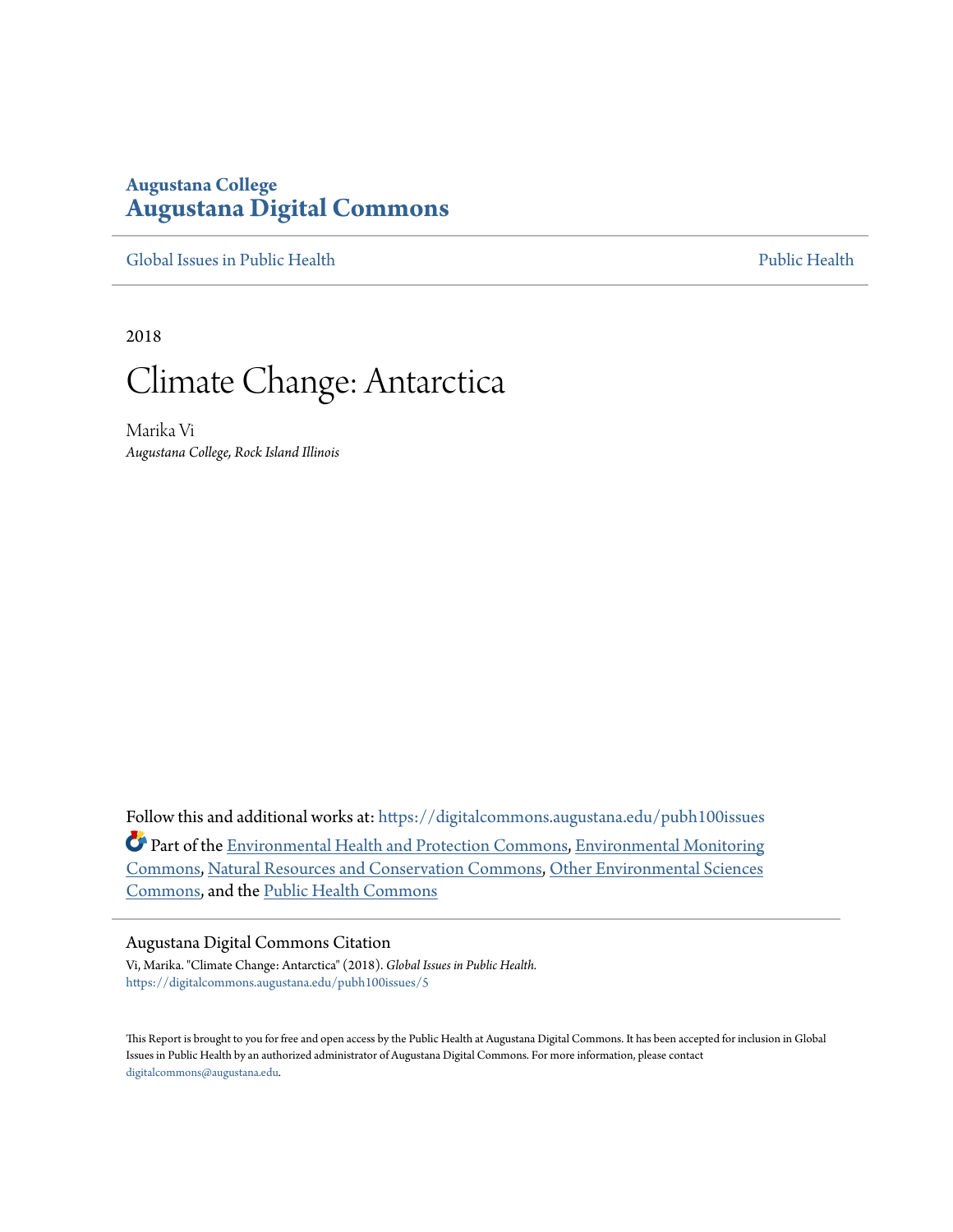# **Climate Change: Antarctica**

## **Background:**

Climate change is an effect that is happening all over the planet. Effects include, but are not limited to, the rising in sea levels, shrinking of mountain glaciers, accelerating ice melt, and shifts in flower and plant blooming. Many know this warming as the "greenhouse effect". While being a controversial topic in politics, climate change is believed by many scientists and researchers to be caused by the burning of fossil fuels and putting out heat trapping gasses into the air, which include carbon dioxide and other greenhouse gases.

In the atmosphere, there are certain kinds of gases that block heat from getting out. The gases that contribute to this effect include water vapor, nitrous oxide, carbon dioxide, and methane. The ongoing human activity on Earth is what contributes to this natural greenhouse effect. In the past centuries, the burning of fossil fuels like coal and oil have been the main concentration of the amount of carbon dioxide in the atmosphere.

With the increase of life on Earth, it is estimated that over the past fifty years, there is a 95% probability that human activity warmed our Earth. Modern civilization has raised atmospheric carbon dioxide levels from "280 parts per million to 400 parts per million in the last 150 years." Therefore, many scientist have concluded that human activity plays a large role in climate change (NASA).

Because climate change is a global issue, it affects both the social and environmental determinants of health, like clean air, safe drinking water sufficient food, and secure shelter for humanity. For these reasons, it is important to understand the effects and how to reduce the ongoing risks of climate change, since climate change is irreversible (World Health Organization).

### **Impacts of Climate Change:**

Although climate change is prevalent globally, one specific region where the effects can be seen is the Antarctic. Observations of the temperatures in Antarctica haves found that the sea levels are rising because of climate change. In the West Antarctic, the ice sheet has become vulnerable to the oceanic warming because of the large parts of the sheets that lie below sea level. It is important to understand the prevalence of climate change is seen when comparing numbers from the past to the present temperatures, which determines whether the climate has changed or remained the same (Miles, Stokes, Vieli, & Cox, 2013)

### **Intervention:**

While there is no cure or solution to climate change, there are ways for people to help reduce the risks of climate change. According to NASA, the response to climate change is a two-part approach that includes mitigation, which is the reduction of how much greenhouses gasses are emitted into the atmosphere, and adaptation, which would be learning to live and adapt to the new climate that is already changing. Small things like recycling, driving energy efficient cars, and overall just educating ourselves of these issues that we cause can help avoid the future effects that are worse than they are now (NASA). Because climate change is a global issue, everyone needs to come together to help reduce the harmful effects of climate change to prolong the living conditions we will live in.